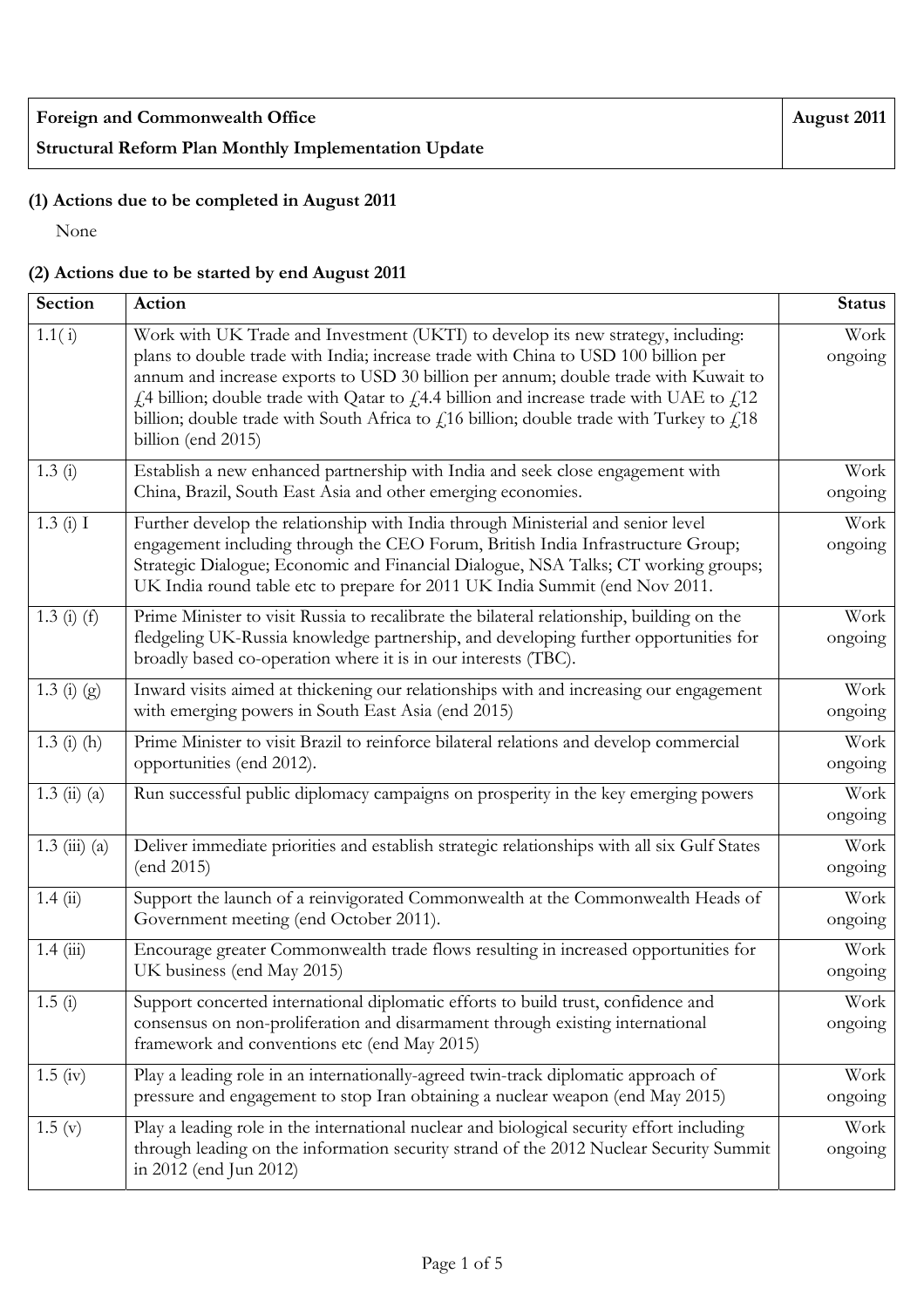| 1.6 $(i)$          | Secure a return to US led negotiations on the MEPP, based on clear parameters<br>supported by the international community, in order to deliver a framework agreement                                                                                                                  | Work<br>ongoing |
|--------------------|---------------------------------------------------------------------------------------------------------------------------------------------------------------------------------------------------------------------------------------------------------------------------------------|-----------------|
|                    | within 12 months then leading to sovereign and independent Palestinian State living in<br>peace with Israel (end Sep 2011).                                                                                                                                                           |                 |
| 1.6(i)             | Continue to press for an end to Israeli settlement construction in close co-ordination<br>with the US and key partners in order to preserve a two state solution (end Sep 2011).                                                                                                      | Work<br>ongoing |
| $1.6$ (iii)        | Play a lead role within the international community to secure change on the ground in<br>Gaza, including acceleration of imports needed for core reconstruction and greater<br>movement of goods and people in order the revitalise the economy (end Sep 2011).                       | Work<br>ongoing |
| $1.6 \text{ (iv)}$ | Provide political and financial support for the Palestinian Authority programme to build<br>the institutions of a future Palestinian state in order to prepare for a two state solution<br>and create a conducive environment for peace (end May 2015).                               | Work<br>ongoing |
| $1.6 \text{ (vi)}$ | Support the process of transition to democratic government in Egypt and Tunisia,<br>including on electoral reform and the development of political parties, and offer<br>assistance to support the stabilisation of the Egyptian and Tunisian economies (end Jun<br>$2012$ ).         | Work<br>ongoing |
| $1.6 \ (vi)$       | Play a leading role in the development of a peaceful and more democratic Libya within<br>existing international borders, including by working to ensure full implementation of all<br>relevant UN Security Council resolutions and other international commitments (end<br>Dec 2012). | Work<br>ongoing |
| 1.7(i)             | Secure continued commitment to ambitious action on climate change via a G8 Summit<br>agenda (end May 2011)                                                                                                                                                                            | Work<br>ongoing |
| 1.7(iii)           | Work with DECC to support Ministerial visit to India as part of continued co-operation<br>on low carbon growth, trade and investment (end Oct 2011)                                                                                                                                   | Work<br>ongoing |
| 1.7 (iv)           | Work through G20 Summit to reconfirm commitments to low carbon growth,<br>provision of climate finance and reduction of fossil fuel subsidies (end Nov 2011)                                                                                                                          | Work<br>ongoing |
| 1.7(y)             | Work for a comprehensive global agreement on climate change, including, securing<br>significant progress at the UN Framework Convention on Climate Change negotiations<br>in Cancun and South Africa (end Dec 2011)                                                                   | Work<br>ongoing |
| 1.7 (vi)           | Engage with US, Canada, Japan, African Union and Australia on national and global<br>security risks of climate change, working with MOD and DECC (end May 2015)                                                                                                                       | Work<br>ongoing |
| $1.7 \ (vi)$       | Accelerate the global transition to a low carbon climate resilient economy, working with<br>EU institutions and partners (end May 2015)                                                                                                                                               | Work<br>ongoing |
| 1.9(i)             | Contribute to the early expansion of the UN Security Council (end Dec 2012)                                                                                                                                                                                                           | Work<br>ongoing |
| 2.1(i)             | Work with international partners and the Afghan Government on the transition of<br>security from ISAF to Afghan security forces by the end of 2014. Attend NATO<br>Summit and commit to a way forward on transition, with the first phase beginning in<br>early 2011 (end Dec 2014)   | Work<br>ongoing |
| $2.1$ (iii)        | Work with ISAF partners to encourage all to stay the course, maintaining a force<br>presence in Afghanistan during the transition process, and contributing to building the<br>capacity of Afghan security forces (end Dec 2014)                                                      | Work<br>ongoing |
| $2.1$ (iv)         | Work with international partners to align efforts, including (a) the United States, (b)<br>NATO, (c) UN, (d) regional countries such as Pakistan, India and Saudi Arabia, and (e)<br>the EU (end Dec 2011)                                                                            | Work<br>ongoing |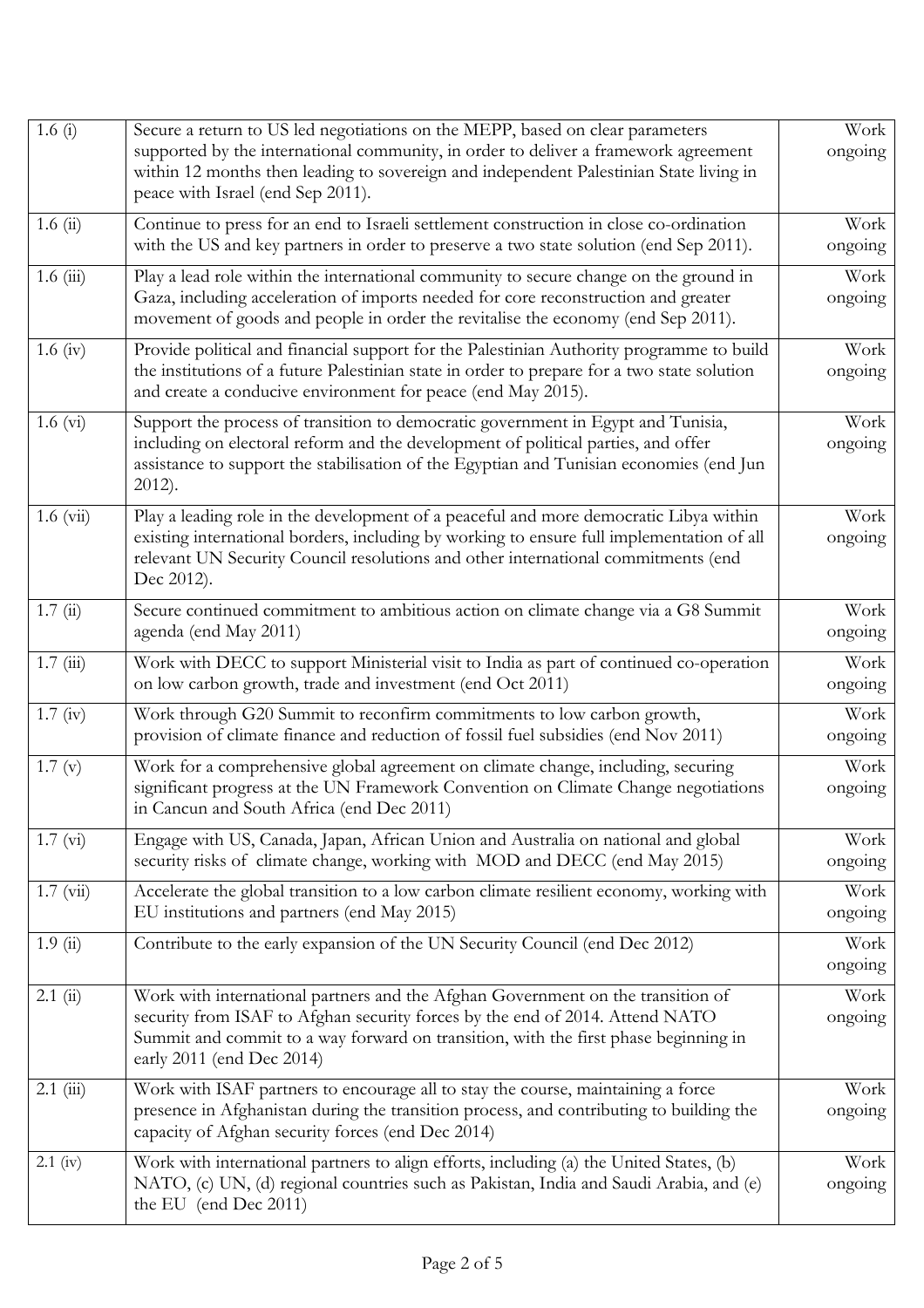| 2.1 (v)              | Work with Afghan government and international partners to deliver a successful Bonn                                                                                                                                                                                                                                                                                                                                                                                                                      | Work            |
|----------------------|----------------------------------------------------------------------------------------------------------------------------------------------------------------------------------------------------------------------------------------------------------------------------------------------------------------------------------------------------------------------------------------------------------------------------------------------------------------------------------------------------------|-----------------|
|                      | conference which covers transition and political issues (end Oct 2011)                                                                                                                                                                                                                                                                                                                                                                                                                                   | ongoing         |
| 2.1 (vi)             | Support Turkey in its preparations for an October conference to improve regional co-                                                                                                                                                                                                                                                                                                                                                                                                                     | Work            |
|                      | operation on Afghanistan (Oct 2011)                                                                                                                                                                                                                                                                                                                                                                                                                                                                      | ongoing         |
| $2.2$ (i) (b)        | Begin to provide monthly written updates to Parliament, including reports on progress<br>in the implementation of Kabul and London commitments (end May 2015)                                                                                                                                                                                                                                                                                                                                            | Work<br>ongoing |
| $2.3$ (i) (b)        | The British Pakistan Foundation helps to deliver stronger people to people links<br>between the UK and Pakistan (end May 2015)                                                                                                                                                                                                                                                                                                                                                                           | Work<br>ongoing |
| 2.3(i) I             | Set up and implement a programme of regular contacts, including visits, between the<br>PM and other Minsters with their Pakistani counterparts (end May 2015)                                                                                                                                                                                                                                                                                                                                            | Work<br>ongoing |
| $2.3$ (i) (d)        | Support Pakistan's efforts to implement a package of reforms agreed with the<br>International Financial Institutions (end May 2015)                                                                                                                                                                                                                                                                                                                                                                      | Work<br>ongoing |
| $2.3$ (i) (e)        | Enhance practical co-operation through the UK/Pakistan CT Joint Working Group<br>(end May 2015)                                                                                                                                                                                                                                                                                                                                                                                                          | Work<br>ongoing |
| $2.3 \; (ii) \; (a)$ | Prepare the ground for a successful Friends of Democratic Pakistan Ministerial Meeting<br>(autumn 2011)                                                                                                                                                                                                                                                                                                                                                                                                  | Work<br>ongoing |
| $2.3$ (ii) (b)       | Strengthen the EU's relationship with Pakistan, including through: the delivery of<br>preferential market access (GSP+), increased development assistance, and high level<br>contacts (end Dec 2011)                                                                                                                                                                                                                                                                                                     | Work<br>ongoing |
| $2.3$ (iii)          | Work in partnership with Pakistan to tackle terrorist threats including high level<br>diplomatic engagement and Ministerial visits and a programme of counter-terrorism<br>assistance to help the Pakistan government to disrupt terrorist activity (autumn 2011)                                                                                                                                                                                                                                        | Work<br>ongoing |
|                      |                                                                                                                                                                                                                                                                                                                                                                                                                                                                                                          |                 |
| 3.3(i)               | Organise an international conference on cyber security in 2011 (end Nov 2011)                                                                                                                                                                                                                                                                                                                                                                                                                            | Work<br>ongoing |
| 4.1 $(i)$ $(a)$      | Political and practical support to Croatia in fulfilling necessary accession criteria in 2011<br>to enable accession negotiations to close (end May 2015)                                                                                                                                                                                                                                                                                                                                                | Work<br>ongoing |
| 4.1 $(i)$ $(b)$      | Support progress towards Turkey's EU accession, work for deeper EU Turkey strategic<br>relations through: working closely with EU member state counterparts and the<br>European Commission; and working with Turkey both bilaterally and at EU level to<br>support progress in their domestic reform programme, enabling further chapters to be<br>open; all parties involved in the Cyprus talks to achieve a solution: the key to<br>unblocking Turkey's accession process in the long term (end 2011) | Work<br>ongoing |
| 4.1 $(i)$ I          | Support steady progress in Iceland's EU accession negotiations, encourage the Icelandic<br>authorities to develop and maintain necessary reforms end commercial whaling and<br>resolve Icesave (end May 2015)                                                                                                                                                                                                                                                                                            | Work<br>ongoing |
| 4.1 $(i)$ (d)        | Support an EU future for the Western Balkans region, once clear membership criteria<br>are met. Support and encourage countries in the region to deliver reforms including<br>through the EU accession process; focussing on stability, democracy rule of law,<br>reconciliation, continued resolution of conflict legacy (end May 2015)                                                                                                                                                                 | Work<br>ongoing |
| 4.3(i)               | Seek tough and effective EU engagement on Iran (end May 2015)                                                                                                                                                                                                                                                                                                                                                                                                                                            | Work<br>ongoing |
| $4.3 \ (ii)$         | Push for a renewed European Neighbourhood Policy which can offer incentives for<br>political reform in partner countries, especially those in transition (end Sep 2011)                                                                                                                                                                                                                                                                                                                                  | Work<br>ongoing |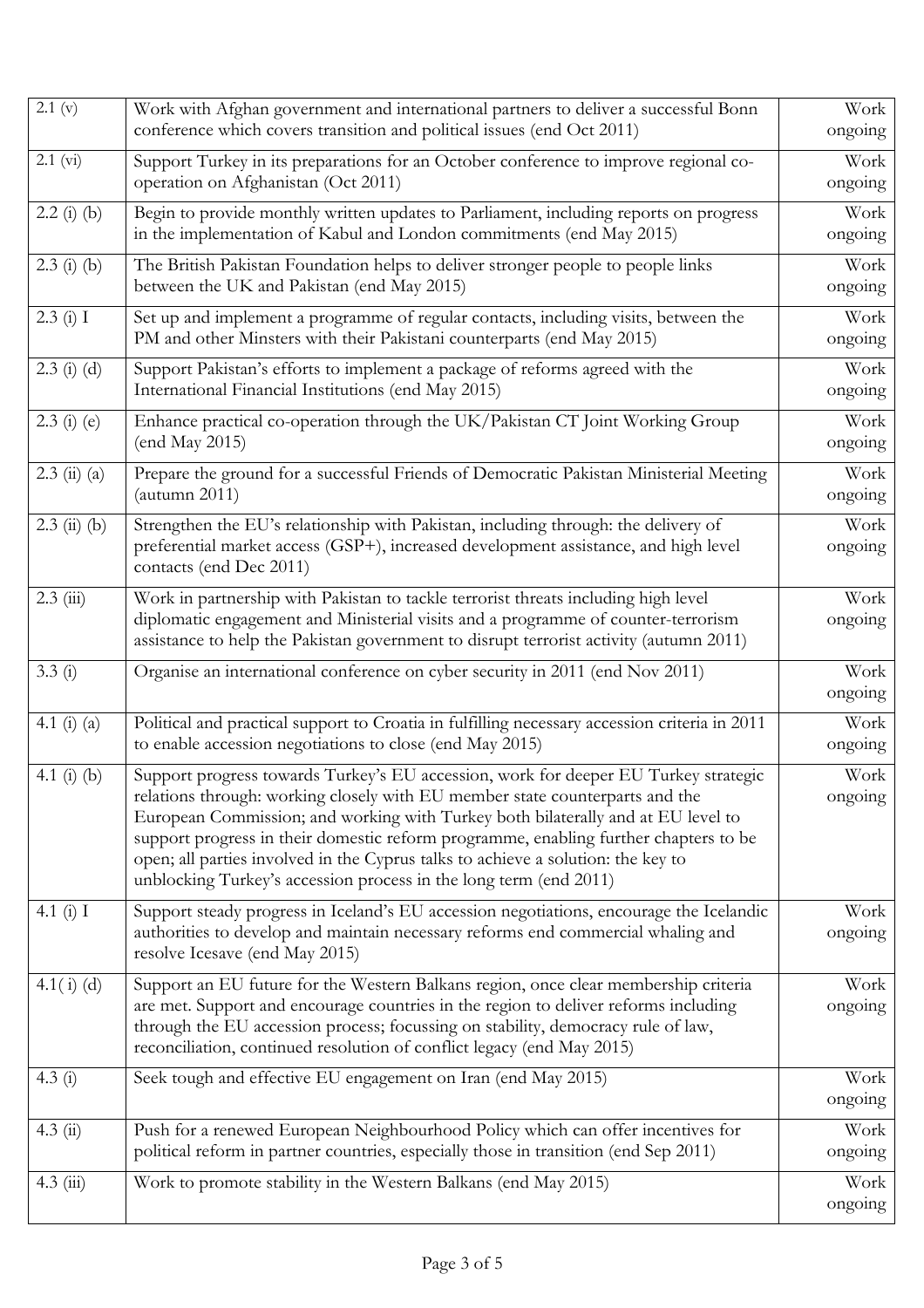| 4.3 (iv) (a)    | Ensuring that 10% of EAS Assistant Director and above positions are filled by British<br>nationals (end Dec 2013)                                                                                      | Work<br>ongoing |
|-----------------|--------------------------------------------------------------------------------------------------------------------------------------------------------------------------------------------------------|-----------------|
| 4.3 (iv) (b)    | Influence EAS policies to ensure they support UK security and prosperity the EAS only<br>acts where mandated to do so by Treaties (end Dec 2013)                                                       | Work<br>ongoing |
| 4.4 (i) (a)     | Implement the EU Energy Third Package effectively (end May 2015)                                                                                                                                       | Work<br>ongoing |
| 4.4 $(i)$ $(d)$ | Support the Delivery of an ambitious EU India Free Trade Agreement (end 2011)                                                                                                                          | Work<br>ongoing |
| 4.4 $(i)$ $(f)$ | Encourage a strong EU position in the UN Framework Convention on Climate Change<br>negotiations in Cancun and South Africa (end Dec 2011)                                                              | Work<br>ongoing |
| 4.4(ii)         | Work with the Treasury to ensure that the next EU Financial Perspectives reflect<br>Britain's views and take account of economic circumstances (end Dec 2012)                                          | Work<br>ongoing |
| 4.4 (iv)        | Ensure that the British perspective is reflected in EU institutions by increasing the<br>number of British citizens entering EU institutions (end Jun 2012)                                            | Work<br>ongoing |
| 5.1 $(i)$       | Work with other government departments to agree a joint approach to enhance British<br>"soft power" that uses all our national instruments, including a world-class programme<br>of aid (end May 2011) | Work<br>ongoing |
| 5.1(i)          | Align the work of the British Council and the BBC World Service with this programme<br>(end 2012)                                                                                                      | Work<br>ongoing |
| 5.1 (iii) (b)   | Set out an Arab Partnership agenda shaping UK and international policy impact across<br>the Middle East and North Africa region (end Oct 2011)                                                         | Work<br>ongoing |
| 5.1 (v) $(a)$   | Devise a strategy to enhance the impact of UK contribution to conflict prevention (end<br>2011)                                                                                                        | Work<br>ongoing |
| $5.1 \; (vi)$   | Promote and project UK values to ensure that the UK models and upholds legal<br>obligations robustly and without scope for abuse, including on universal jurisdiction<br>(end May 2015)                | Work<br>ongoing |
| 5.2(i)          | Work with the NSC to assess whether a review is needed to improve the coherence and<br>impact of UK aid and diplomacy overseas (end Dec 2011)                                                          | Work<br>ongoing |
| $5.3 \ (iii)$   | Provide comprehensive input into the preparatory work needed to allow the Gibson<br>Inquiry to commence in early 2011 and report within the year (end Mar 2012)                                        | Work<br>ongoing |
| 5.3 (iv)        | Begin to implement the Gibson Inquiry recommendations (end Mar 2012)                                                                                                                                   | Work<br>ongoing |

## **(3) Explanation of missed deadlines**

The status of missed deadlines from previous reports is:

| Deadline Missed                                                                                                                                 | <b>Status</b> | Comments                                                                                      |
|-------------------------------------------------------------------------------------------------------------------------------------------------|---------------|-----------------------------------------------------------------------------------------------|
| 1.9 (i) Work with UN partners to<br>achieve significant progress towards<br>an intermediate model for UN<br>Security Council reform (July 2011) | Ongoing       | The UK continues to work with international<br>partners at the UN on Security Council reform. |
| 5.1 iv Develop a long term strategy<br>of "soft power" in Afghanistan and<br>Pakistan (due May 2011)                                            | Completed     |                                                                                               |